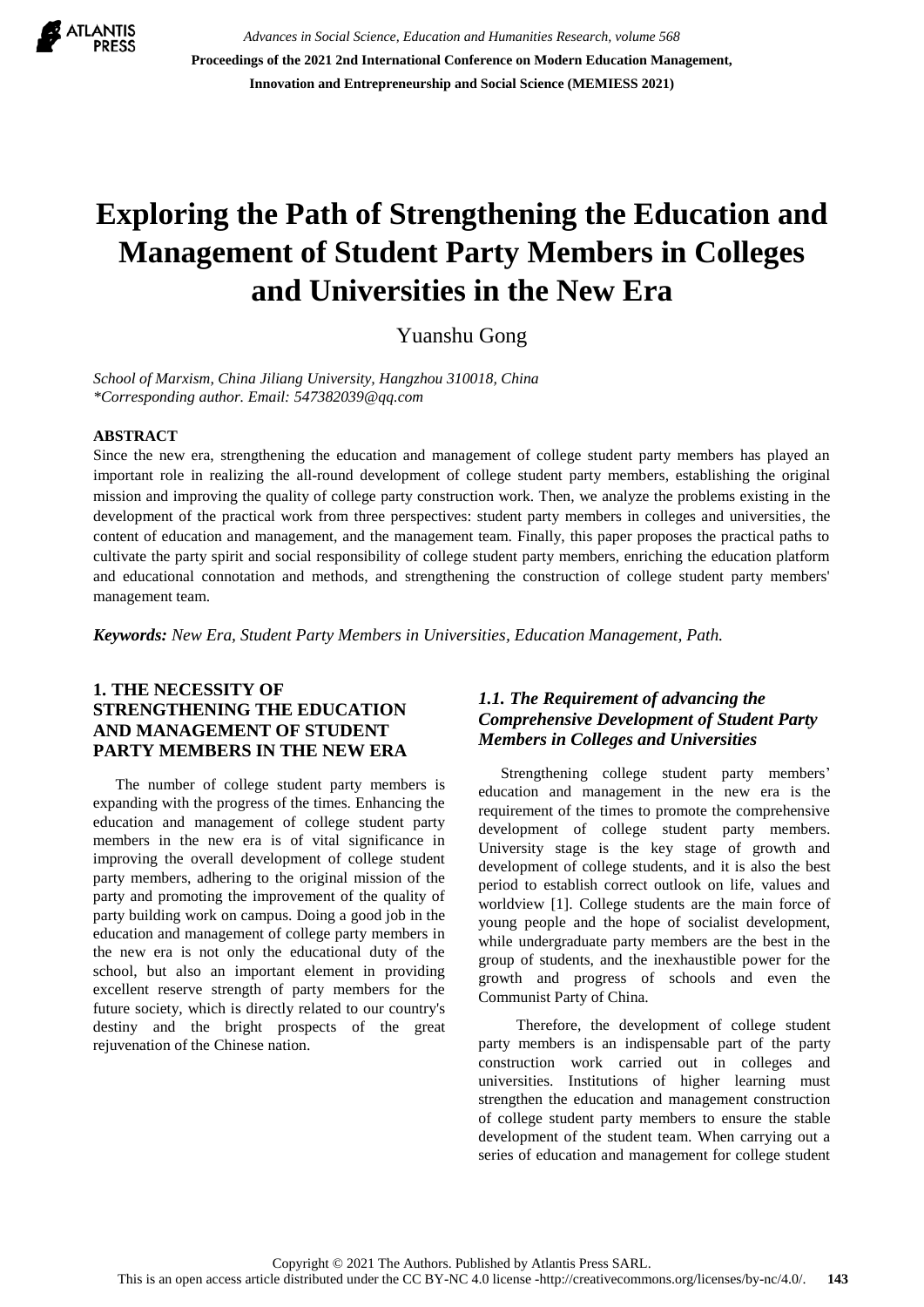party members, it is essential to cultivate college student party members to internalize Marxist ideology and externalize it, further promote the cultivation of their political quality and firm sense of conviction, and promote the comprehensive improvement of their political theory study and practical exercise ability. In addition, Students need to unify the development of their own country and society, enhance the ideal and belief education to achieve its own full-scale development of themselves. As the youth of the new era, we should enhance the education of ideals and beliefs to achieve the all-round development and open up the great dream of China's continuous progress.

## *1.2. The Basic Way to Construct the Original Mission of Student Party Members in Colleges and Universities*

Strengthening the education and management of party members in the new era is the basic way to build the original mission of undergraduate party member. Since the founding of the Communist Party of China, the number of members of the Chinese Communist Party has grown from a few dozens at the beginning to more than 90 million today. Since the founding of the Party one hundred years ago, the Chinese Communist Party has been determined to carry out its mission, and has developed from a "red boat" in Jiaxing South Lake to a "flagship of revival" in China, relying on the continuous practice of the original intention and mission of the Communists, and achieving great achievements through revolution, construction and reform. The Party has made great achievements to win the heartfelt support of the masses.

Maintaining the purity and advancement of the party members is the spiritual pursuit of the communists, and undergraduate party members are an indispensable part of the party membership team. This is conducive to strengthening the party education and party exercise for undergraduate party members, guiding them to establish the cornerstone of belief, replenish the spiritual calcium, steer the ideal sail, and educating them to always maintain the party cultivation of loving, worrying, promoting and protecting the party.

#### *1.3. An Important Way to Promote the Quality of Party Construction Work in Colleges and Universities*

Strengthening the education and management of student party members in colleges and universities plays the significance role in improving the quality of party building work at school. College student party members education and management is the basic work of party construction work in the school. Political quality and party training possessed by undergraduate party members directly affect whether the grassroots party organizations are carried out smoothly and whether the quality of party construction work in the school is excellent. General Secretary Xi Jinping pointed out in the National Conference on Ideological and Political Work in Colleges and Universities that it is necessary to do a good job in developing party members among teachers and students in colleges and universities, strengthen the education and management of party members, so that every student and teacher party members can love the party, speak the party and work for the party in the party [2]. This important statement has important guiding significance to promote the development of party building work at school.

Therefore, Institutions of higher learning should actively adapt to the changes of the new situation, effectively integrate the current actual situation of the school, closely grasp the college student party member as an indispensable subject. At the same time, Institutions of higher learning need to strengthen the education and management of the group of undergraduate party members in a purposeful and targeted manner, and make every effort to open up a new bright future for the school's party building work. This provides a solid political and ideological guarantee for the development and optimization of higher education institutions.

#### **2. THE PROBLEMS FACED BY THE EDUCATION AND MANAGEMENT OF STUDENT PARTY MEMBERS IN THE NEW ERA**

The problems facing the college student party members' education and management in the new era are mainly analyzed from three aspects: college student party members, education and management contents and methods, and management team.

#### *2.1. Diversified Motivation and Low Political Theory Literacy of Student Party Members in Colleges and Universities*

In this era of diversified and fiercely conflicting social thoughts, the consciousness activities of college students have also produced certain conflicts with traditional thoughts, and some complicated problems have gradually emerged.

First of all, many college students who have just entered colleges and universities have high expectations and longing for joining the Communist Party of China. However, it takes a long time from submitting the application to joining the party, the number of students joining the party is very limited and precious, and a comprehensive inspection of party applicants is required.These complicated and cumbersome procedures have deprived a small number of students of the determination to join the Communist Party of China.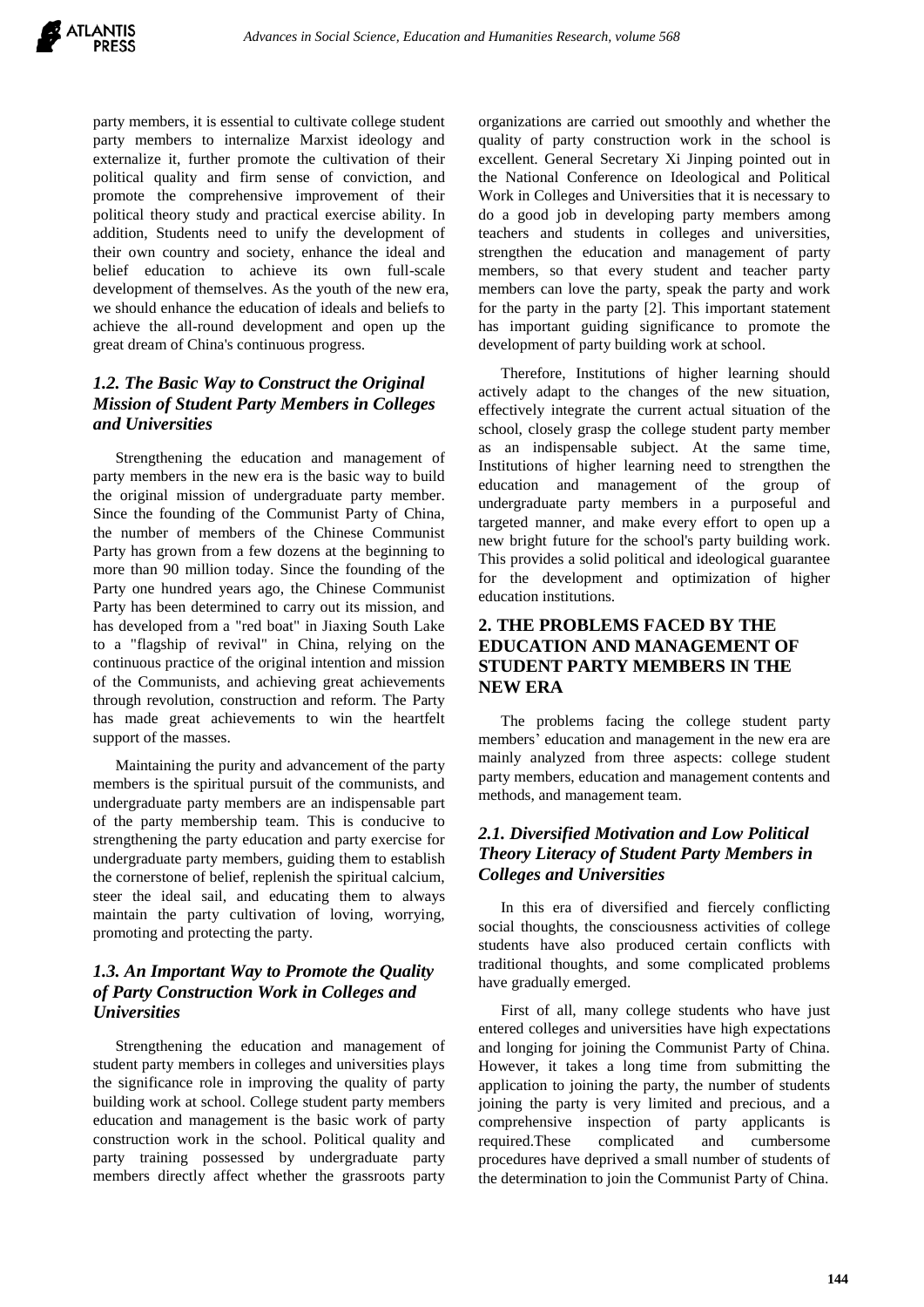Secondly, some applicants' motives for joining the Party are not correct enough, valuing the red benefits brought by Party membership, considering more the impact of joining the Party on personal interests and personal future development, with obvious utilitarian colors, and lacking the problem of real service consciousness.

Finally, the applicants do not have a comprehensive knowledge of the requirements for joining the Party, the obligations of Party members and the nature, purpose, path and goals of the Party, and they lack political and theoretical knowledge, as well as self-management awareness and management ability.

#### *2.2. Single Content and Way of Education and Management of Student Party Members in Colleges and Universities*

At present, in the process of education and management of student party members in colleges and universities, many schools still adopt the traditional single classroom teaching method, that is, teachers as the main classroom are responsible for teaching and imparting relevant contents. As the educated, students only receive the knowledge taught by the teacher in this teaching process, without putting forward their own thinking. It is obvious that this education model does not really penetrate the effective communication between educators and educators.

Moreover, a number of schools conduct ideological and political education only for exam-oriented education, and fail to combine it with social practice to train college student party members. The most significant process of ideological and political education is the propagation of the party's line and policy. In the process of education, the ideal effect can not be achieved if only the theory is emphasized, and students can only listen to and understand the lectures passively.

In addition, the activities carried out by student organizations in colleges and universities are colorful and have obvious effects on the growth and success of students, while the activities of college student party branches seem to be the same. in comparison, almost not closely connected with other student organizations, and can not adapt well to the new proposals of the Party and the new problems and new paths faced by student party construction work in the background of the new era.

#### *2.3. The Professionalism of Student Party Members' Education and Management Team in Colleges and Universities is not Comprehensive Enough*

The education and management of student party members in colleges and universities should be the same as that of other adult party members, which requires highly professional, stable and practical party workers to carry out education and management.

However, through a series of surveys, it can be found that in reality, there are relatively few full-time party teaching staff in colleges, and most of the party work is carried out by university counselors, which also leads to deficiencies and shortcomings in the education and management of student party members in colleges to a certain extent due to the complicated management work of counselors themselves and the need for precise and detailed requirements for the implementation of party-related work [3].

In addition, some colleges also have the real problem of frequent replacement of counselors, because counselors are generally engaged in some party and government-related work, although the new counselors are equally serious and responsible in the work handover, it still takes a lot of time to be familiar with the process of party work. The emergence of this phenomenon also leads to insufficient implementation of party affairs-related work in colleges, and often remains only on the surface, and there are still some optimization problems that need to be solved in active thinking and practical practice.

## **3. EXPLORE THE PATH TO STRENGTHEN THE EDUCATION AND MANAGEMENT OF STUDENT PARTY MEMBERS IN COLLEGES AND UNIVERSITIES IN THE NEW ERA**

The problems faced by the college student party members' education and management lead to insufficient play of the role of party members, and the positive aspects of party organizations need to be further improved and perfected. To explore a new journey full of hope and light in this new era, it is necessary to deepen the education and management of college student party members and find their way forward.

## *3.1. Strengthen the Cultivation of Party Spirit and Social Responsibility of Student Party Members in Colleges and Universities*

First of all, focus on strengthening the ideal and belief education of college student party members. Ideals and beliefs are the "calcium" of the spirit. The cultivation of college student party members should start with the hot issues of students' concern and combine with their growth reality and development needs, and adopt various ways such as classroom teaching, campus activities and field visits to truly integrate the boring political theory knowledge into the learning life of undergraduate party members, which can help college student party members deeply grasp the connotation of ideals and beliefs education and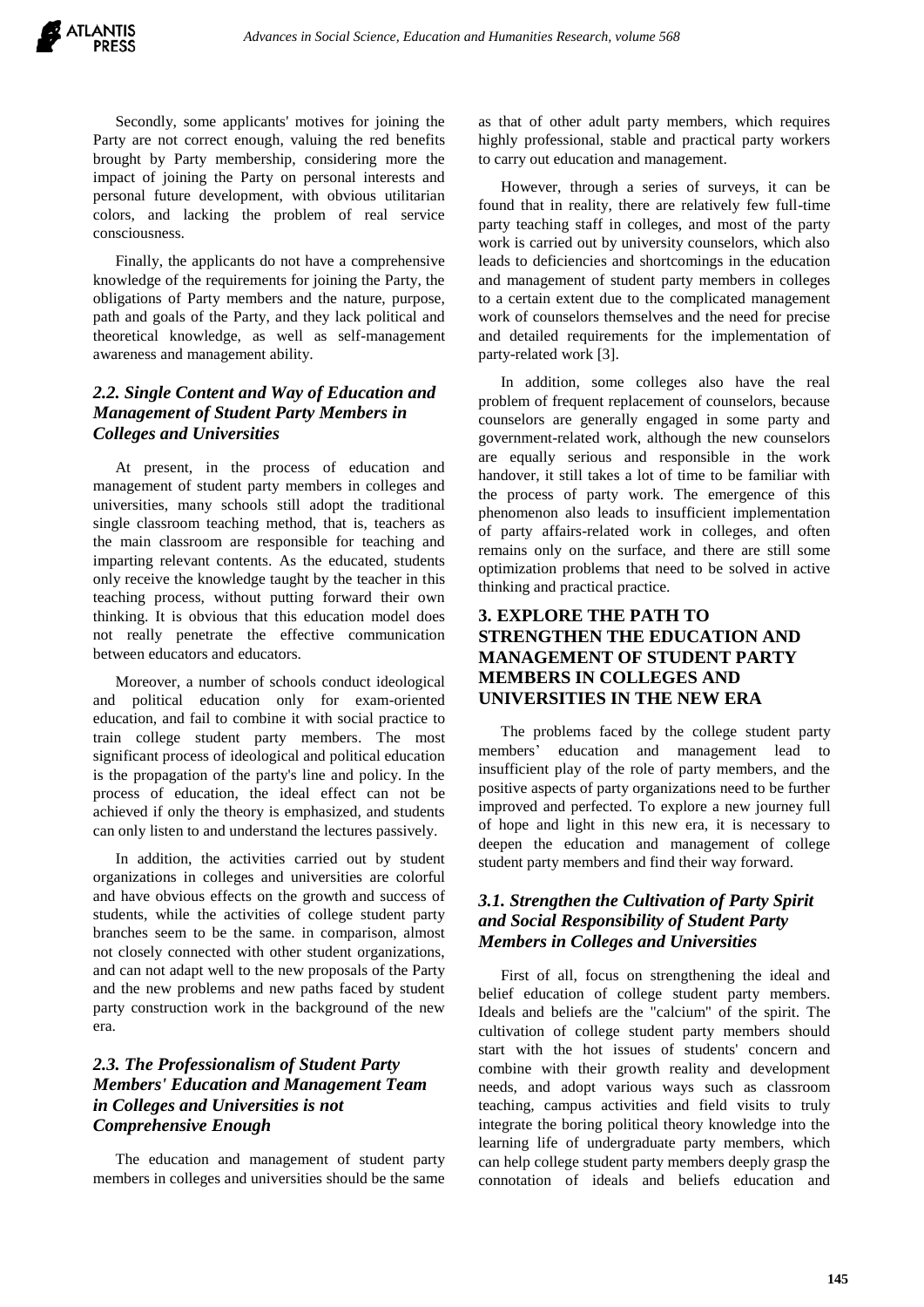maximize the effectiveness of learning and beliefs education. It will help the student party members of colleges and universities to establish their lofty aspirations and ambitious goals and contribute their youthful power to the modernization of the motherland.

Secondly, it is necessary to enhance and cultivate the patriotism and social responsibility consciousness of undergraduate student party members. According to the essence of the spirit of voluntary service of the Communist Party of China, colleges and universities should combine the actual work of grass-roots party building with the education and management mode of integrating students' campus activities with social practice activities, such as carrying out grass-roots legal aid organizations or volunteer activities, etc., to cultivate the values of courageous practice and dedication of undergraduate party members and enhance the social responsibility consciousness of college student party members. Meanwhile, we continue to carry out party building activities in the form of party activity days and party day activities, which enriches the educational connotation and educational effect.

Finally, we have to focus our attention on cultivating the power of role models in the education of undergraduate party members, actively encouraging college student party members to be good role models in politics, study and life, shaping the advanced image of party members, establishing the concept that a party member is a banner, making full use of the advanced models of university student party members to guide the surrounding students to actively approach the party organization and build a harmonious atmosphere for the pursuit of excellence [4].

#### *3.2. Strengthen the Expansion of Educational Platforms and Enrich the Contents and Methods of Education*

It is essential to break through the traditional single theoretical teaching mode in the process of party education for undergraduate party members, and take a "close" approach to students in colleges and universities and adopt a multi-style education approach that is wellreceived.

First of all, the main education platform for the education and management of undergraduate party members is in the classroom, but the innovative expansion of the education platform needs to be established in the two positions of dormitories and clubs, so as to open the last kilometer of party building work [5]. In addition to classroom education, it is also indispensable to play a vital role in the daily life of college students to ensure that the party organization and party work are fully covered at all times and in all places. The dormitory is a momentous place for college students to live and exchange ideas in the school, and

student associations have gradually become a new position for ideological education. Institutions of higher learning ought to actively explore the work of establishing temporary party branches in student dormitories or student unions to heighten the enthusiasm and sense of belonging of party members. Only in this way can the party's vanguard role be effectively brought into play.

Secondly, using network media to expand network application ability is a new means and way. Internet information keeps progressing with the development of the times, new network media are popular and widely used among college students, and gradually become a key component of college students' study and life. In response to this situation, party construction workers in colleges are supposed to make full use of new media platforms such as "Learning Power" to make college student party members receive education and training anytime and anywhere, and integrate online and offline organically. In addition, they can also make full use of the online platform of school micro-signal to release the related party building theme content, so as to stimulate students to improve their good reading skills and have an effect on enhancing the party cultivation and spiritual construction of college student party members.

Finally, strengthening extra-curricular practical activities can enrich the practical ability of college student party members' education. Institutions of higher learning ought to execute colorful and special teaching activities through other activities such as knowledge competitions and reading exchanges as carriers, so as to boost the attraction of undergraduate party members to party building education. Colleges and universities can also actively build social practice bases of the party, vigorously organize college students to revisit the revolutionary road of the old generation or carry out voluntary service activities to improve all aspects of quality and practical ability of undergraduate party members, further enrich the content of party building.

#### *3.3. Strengthen the Construction of Student Party Management Team in Colleges and Universities*

For the sake of effectively boost the professional quality, working competence, ideological and political quality and professional spirit of undergraduate party members education and management team, the school and relevant departments should educate and train the college party construction workers accordingly to form a undergraduate party members education and management team with professional party construction work ability [6].

First of all, we are supposed to concentrate our attention on planning the training methods of student party workers in colleges, and divide the party building